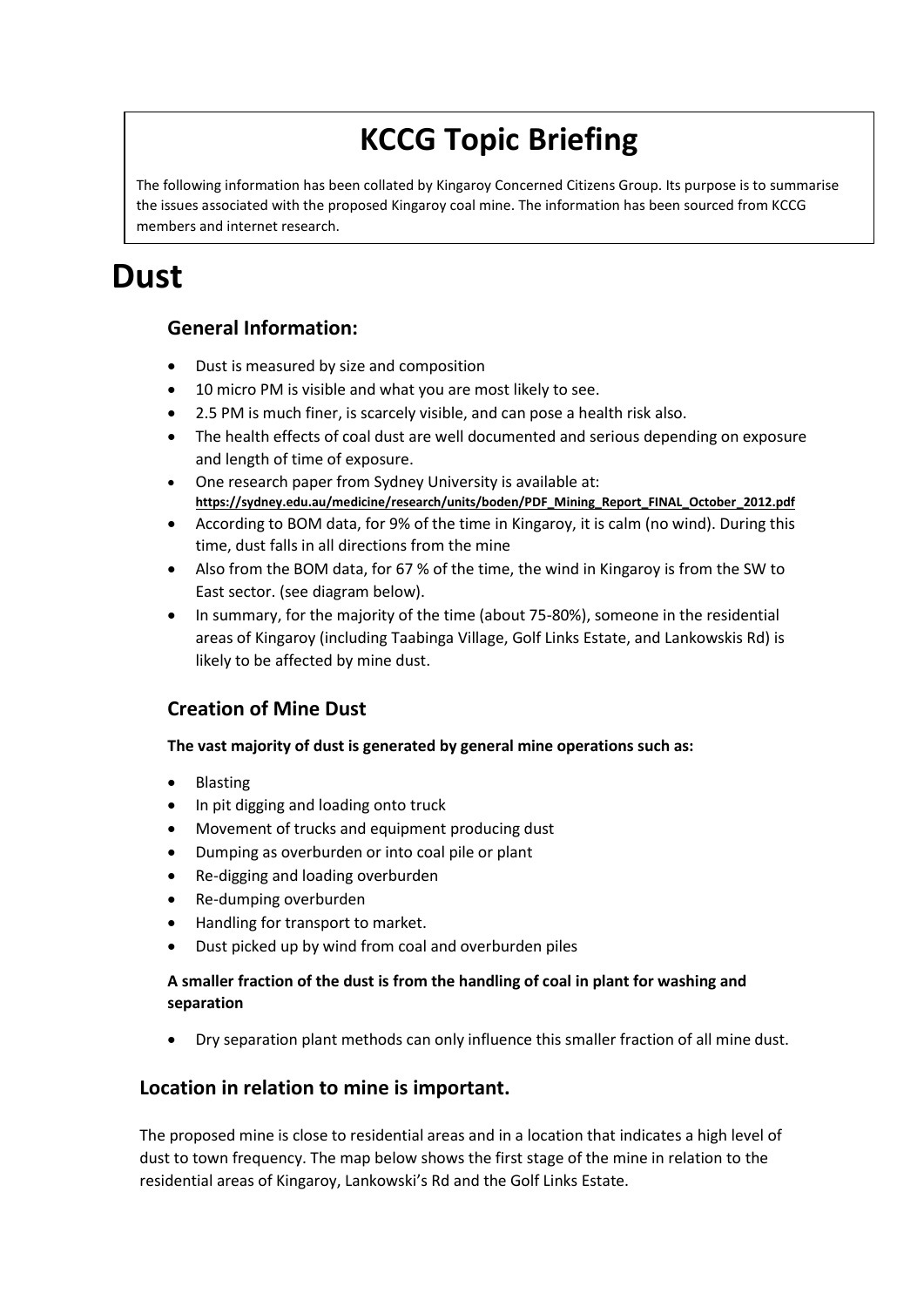

### **Wind Frequency Direction**

The map below shows the BOM wind map for Kingaroy. It shows frequent winds from the directions of South West, South, South East and East. The further the shaded area from the centre, the more wind comes from that direction i.e. 20% of the time from ESE.



## **Probable Area Most Affected**

It could be reasonably assumed that mine dust will be dispersed into these residential areas very frequently and in concerning concentrations.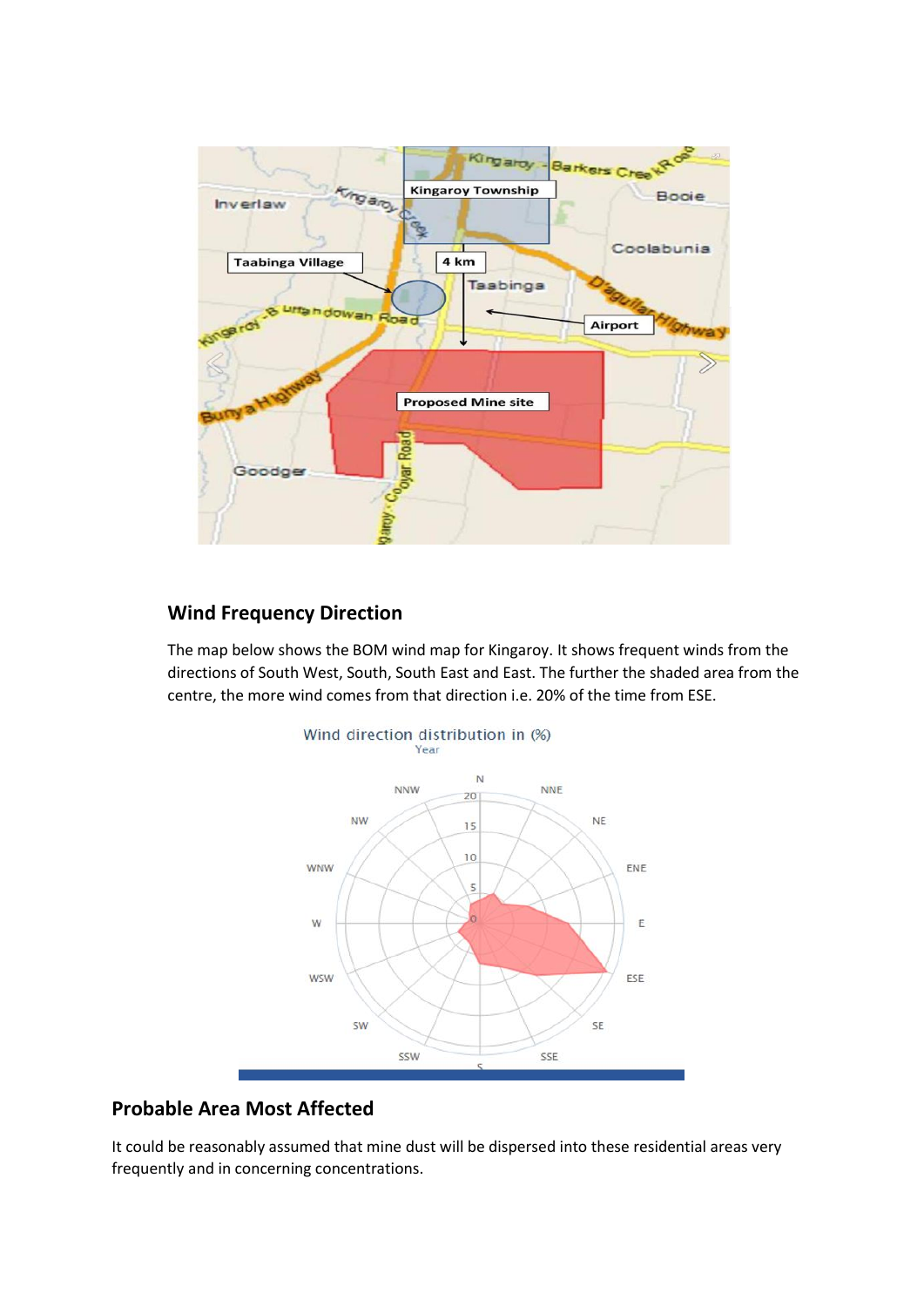